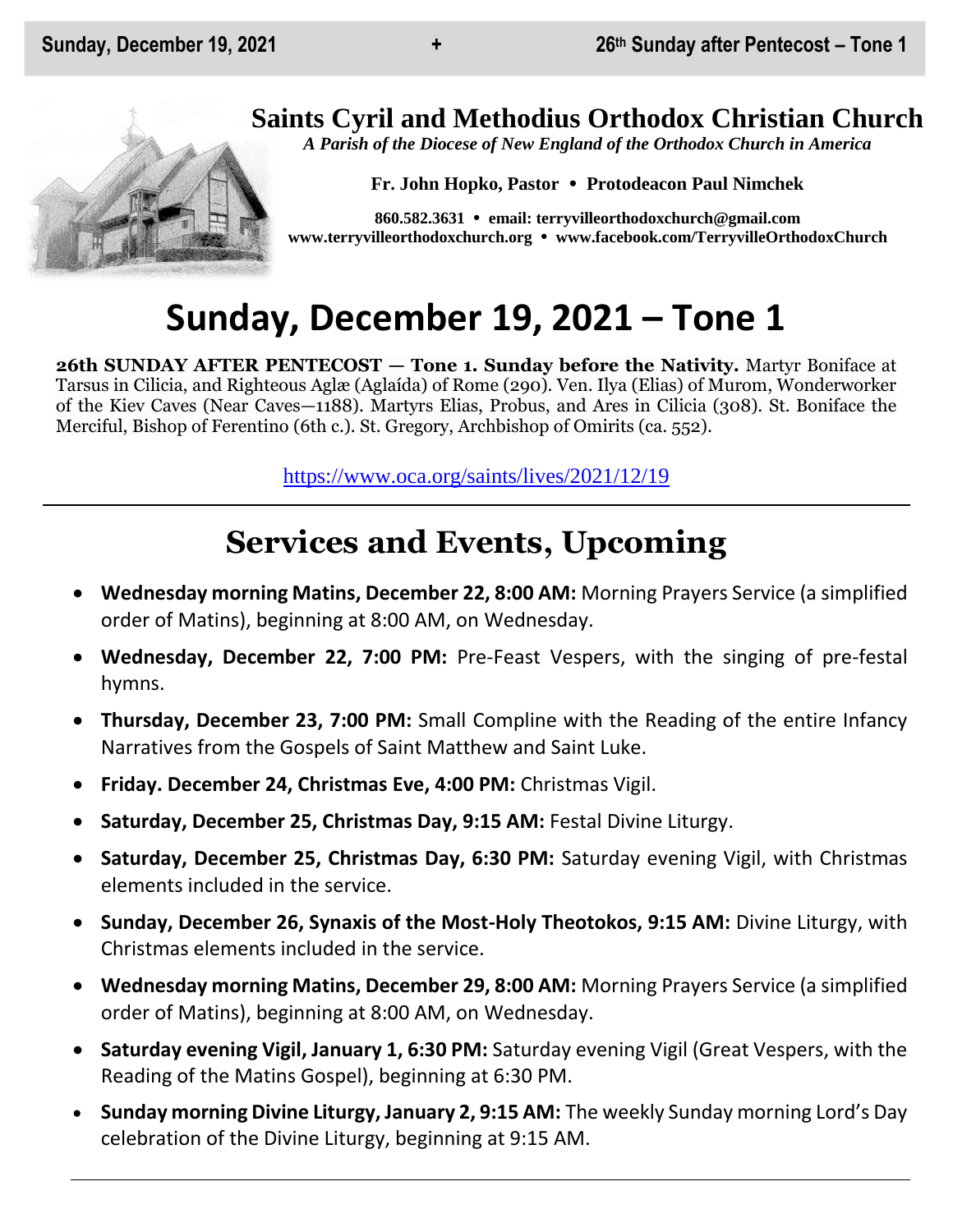### **PARISH PRAYER LIST**

**We pray for all victims of disease, disaster, difficulty, and senseless violence throughout the world.**

#### **+ THOSE WHO HAVE DEPARTED THIS LIFE:** *Memory Eternal!*

*First of all, we pray for all the thousands of victims of COVID-19.* 

#### *Newly Departed*

| ncwly Departeu<br>Archpriest Igor Soroka-prominent priest and Church musician<br>John-a relative (through marriage) of Fr. John H.<br>Michael-associated with Hartford Parish, a young man, victim of cancer<br>Eugenia "Jean" Mickewich, who was Arthur Charkowsky's sister<br>John A.-husband of Claudia A. of the W'bury Parish<br>Mat. Anne Pawlush-wife of past Pastor, Fr. George Pawlush<br>Sophie (Sonia) Ozerov-Fr. John's great aunt<br>Larraine Lucien-former parishioner in Waterbury Parish                                                                                                                                                                                                                                                                                                                                                                                                                                                                                                                                                                                                                                                                                                              |                                                                                                                            | d. 12/18/21<br>d. 12/18/21<br>d. 12/18/21<br>d. 12/13/21<br>d. 12/8/12<br>d. 12/7/21<br>d. 12/2/21<br>d. 11/19/21 | Wa<br>Ricl<br>Gec<br>Lorr<br>Jos<br>Dia<br>Tho<br>Yvo<br>Jam                                                                |
|-----------------------------------------------------------------------------------------------------------------------------------------------------------------------------------------------------------------------------------------------------------------------------------------------------------------------------------------------------------------------------------------------------------------------------------------------------------------------------------------------------------------------------------------------------------------------------------------------------------------------------------------------------------------------------------------------------------------------------------------------------------------------------------------------------------------------------------------------------------------------------------------------------------------------------------------------------------------------------------------------------------------------------------------------------------------------------------------------------------------------------------------------------------------------------------------------------------------------|----------------------------------------------------------------------------------------------------------------------------|-------------------------------------------------------------------------------------------------------------------|-----------------------------------------------------------------------------------------------------------------------------|
| Anniversaries of Repose - Memory Eternal!<br>Johanna Slawnyj<br>Dorella Panasuk<br>Anna Mislecheff<br>John Virovov<br>Tamara Oraschewsky<br>Eve Stashenko<br>Andrew Yakowitz<br>Philip Uckin<br>Nicholas Hriceniak                                                                                                                                                                                                                                                                                                                                                                                                                                                                                                                                                                                                                                                                                                                                                                                                                                                                                                                                                                                                    | 12/19/2009<br>12/20/2007<br>12/21/1922<br>12/21/1961<br>12/22/2015<br>12/23/2015<br>12/25/1955<br>12/25/1964<br>12/25/1975 |                                                                                                                   | Mar<br>Dor<br>Lou<br><b>Britt</b><br>Jea<br>Albe<br>Katl<br>Earl<br>Nat<br>Bac                                              |
| THOSE IN NEED OF GOD'S MERCY AND HELP                                                                                                                                                                                                                                                                                                                                                                                                                                                                                                                                                                                                                                                                                                                                                                                                                                                                                                                                                                                                                                                                                                                                                                                 |                                                                                                                            |                                                                                                                   | Bar<br>Ros                                                                                                                  |
| First of all, we pray for all those suffering due to COVID-19, and those working to<br>alleviate their suffering.                                                                                                                                                                                                                                                                                                                                                                                                                                                                                                                                                                                                                                                                                                                                                                                                                                                                                                                                                                                                                                                                                                     |                                                                                                                            |                                                                                                                   | Ricl<br>Pet                                                                                                                 |
| Persons captive and suffering for the Faith<br>Metropolitan Paul and Archbishop John-hostages in Syria                                                                                                                                                                                                                                                                                                                                                                                                                                                                                                                                                                                                                                                                                                                                                                                                                                                                                                                                                                                                                                                                                                                |                                                                                                                            |                                                                                                                   | chil<br>Shu                                                                                                                 |
| Those who are sick and suffering<br>Priest John M.-a young priest, suffering with a vexing illness<br>Matushka Anne Hosking-chronic illness; in need of our prayers<br>Matushka Ann S.-chronic health challenges<br>Fyodor (Frank) G.-suffering from Multiple Sclerosis (MS)<br>Dolores T.--permanent colon malfunction following colon cancer treatment<br>child Drew—grandson of friends of the Nimcheks; ongoing treatment for eye cancer<br>Darlyne-facing health challenges; daughter of Bob and Vera Martin<br>Donna-Ann S.'s niece, Deb W.'s cousin; kidney disease<br>Dayrl-Ann S.'s niece, Deb W.'s cousin; kidney disease<br>JoAnn-acquaintance of Jeanne Moore; ovarian cancer<br>MaryEllen-Louine K.'s daughter-in-law; suffering with Huntington's Disease<br>Yelena "Lenna" M.—overcoming, by God's grace, serious health challenges<br>Katie and Aubrey-a mother and daughter for whom we have been asked to pray<br>Tanya B.-suffering long-term and lingering effects of brain hemorrhage<br>Claudia A.—Waterbury parishioner; health challenges and recently widowed<br>Mary Lynn-friend of Donna O.; battling breast cancer<br>Barbara-friend of Patty N.; unwell and in need of prayerful support |                                                                                                                            |                                                                                                                   | Ale:<br>Dok<br>Exp<br>Tra<br>Tra<br>Ana<br>in tł<br><b>Thc</b><br>Fr. ،<br>Joe<br>Jos<br>Josl<br>Ale:<br>Der<br>Birt<br>Joe |

Dorothy F.—Waterbury parishioner; still recovering from a serious surgery Michael "Mike" L.—ongoing health issues child George—young son of a Kenyan Orthodox priest; quite unwell Bill M.—struggling with health issues, please keep in prayer Paula—friend of Jim L.; struggling with cancer Dimitri—brother of Carolyn P.; health issues Maryna B.—dealing with some health issues Thomas—Patty N.'s nephew; battling cancer yne—Donna O.'s father hard—a man struggling with cancer, for whom we have been asked to pray orge Kla.—our fellow parishioner; facing a variety of health challenges raine—friend of Joan M.; cancerous blood disease eph—friend of Jeanne M.; in need of prayers nna—Jennifer W.'s mother; suffering some health problems omas—fighting cancer; father of a friend of the Parish (S.H.) onne K.—a person we have been asked to pray for; multiple myeloma les B.—husband of a Waterbury parishioner; very unwell recently rk—friend of a parishioner (F.G.); critically ill nenic—friend of a parishioner (F.G.); facing serious illness is—friend of a parishioner (F.G.); facing serious illness tney—facing possibly severe health issues; at the request of Kathy M. nne M.—recovering from joint replacement surgery (doing well) ert ("Al")—in need of prayers for healing hy S.—Waterbury parishioner; facing health challenges lene L.—Mike and Jim L.'s mother; recent health issues onya L.—Mike and Jim L.'s family member; heart surgery ch-Loan—a neighbor of Jeanne M.'s; recent serious health challenges bara S.—W'bury parishioner; recovering from surgery emary—friend of Jack K.; recovering from recent stroke k—Deacon Paul and Patty's nephew; Rick is unwell and in need of prayers er—Deacon Paul and Patty's acquaintance; battling leukemia d Zoe—appendicitis; at request of Deb. W. *Shut-ins and those resident in long-term Care Facilities* x-John D.'s brother; suffering permanent effects of stroke ores-Bob M.'s mother; resident in long-term eldercare *Expectant Mothers*

cey and the child to be born of her—Geo. and Jenn. W.'s daughter-in-law

*Travelers, Those Soon to be Traveling, and Those Apart from Us And all those who are traveling, soon to be traveling, or apart from us, especially in this holiday season Those from among us serving on active duty in the Armed Forces*

James P., Chaplain (MAJ)—deployed to Africa with the CT ARNG O.—U.S. Navy; hospital corpsman ("medic") eph B.—a Terryville neighbor; U.S. Marine Corps hua P.—husband of a niece of Fr. John's; U.S. Army officer and helicopter pilot xander—relative of Carolyn P.; 82<sup>nd</sup> Airborne Division U.S. Army soldier ek—relative of Carolyn P.; U.S. Army soldier *Birthdays this coming week*

Kowaleski 12/22

Dear Brothers and Sisters in Christ:

Glory to Jesus Christ!

Once again this Christmas, we face odd circumstances. We are still vexed by the COVID-19 event, and are not necessarily in agreement—being mere, fallible human beings—about how to respond to it, even within the Church, even among and with fellow Christians.

However, this we know, and of this we are convinced: We can depend, always, on God, Our Heavenly Father, and we can depend, always, on His unending love for us. In the Scriptures, again and again, we read about how God never forgets, how He always remembers us, how He is always faithful to us. We sometimes forget God, but He never forgets us. And "in the fullness of time" He sends His Son, Our Lord Jesus, to save us from our sins.

With the Psalmist, we cry out, "Wait for the Lord; be strong, and let your heart take courage; wait for the Lord!"

Lord, we call upon You! Hear us, O Lord! Hear us, now at Christmas, as we celebrate Your Birth! Lord, have mercy!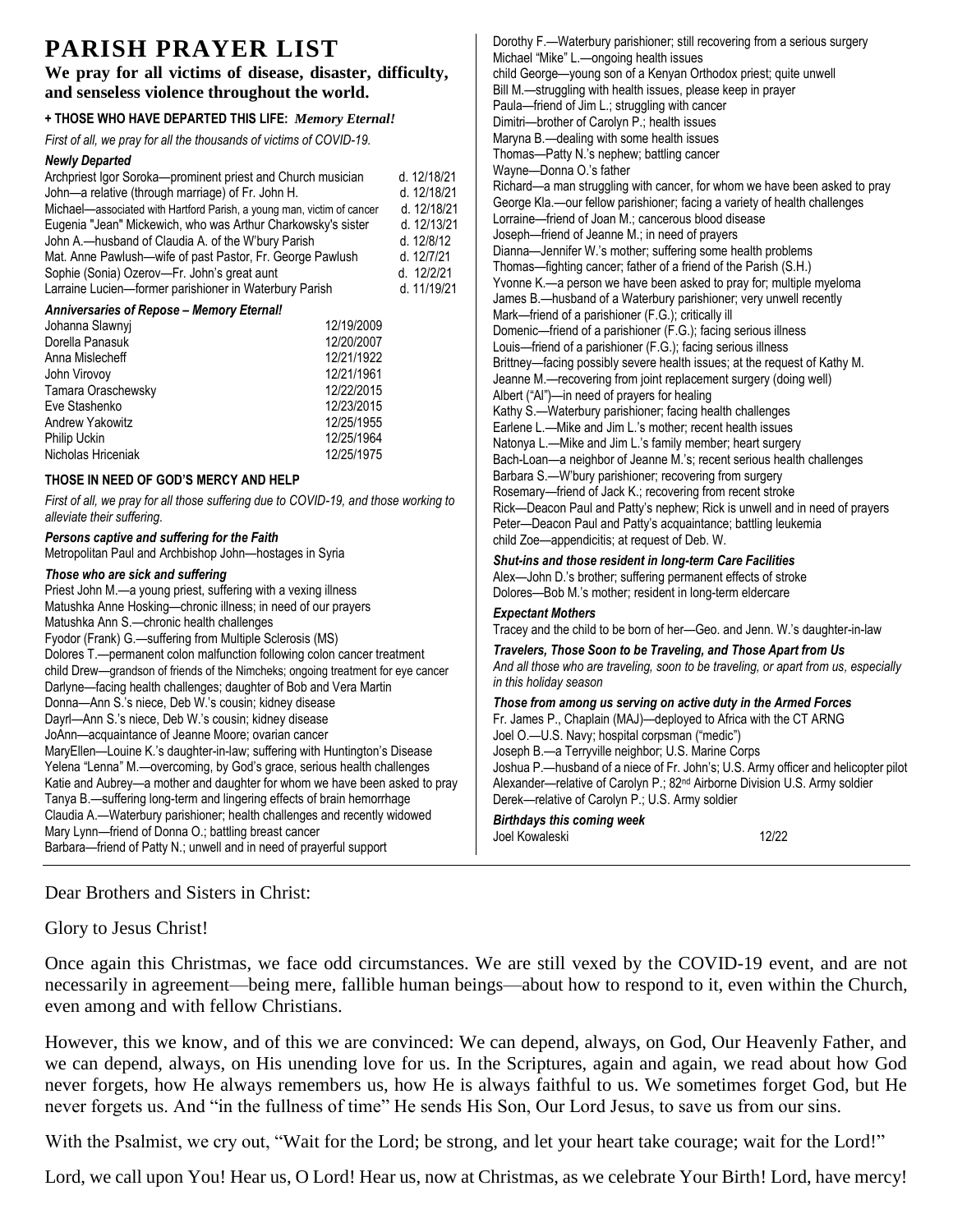### **News and Notes**

**Prayers Requested:** One of our parishioners who is a teacher has asked prayers for one of her students. This student is battling a very serious illness. Please, keep this child and their loved ones in your prayers. Thank you. (Lord, hear us and have mercy!)

**More Prayers Requested:** A number of people recently diagnosed with COVID-19 have asked our prayers, specifically. Please, remember all those suffering with COVID-19, and all those working to alleviate their suffering. Thank you. (Lord, hear us and have mercy!)

## **A Note of Thanks at Christmas…**

Dearly Beloved Brothers and Sisters in Christ:

### *Christ is born! Glorify Him!*

We wish to thank all those who are remembering us during this Christmas season with kind and generous gifts and greetings. We are deeply, deeply grateful for the privilege and blessing of being part of this Orthodox Christian community! Thank you, very much.

With love in Christ,

**Fr. John, Macrina, and Family**

## **Help Fr. John Edit the Prayer List**

Dear Brothers and Sisters: Glory to Jesus Christ!

With the beginning of the New Year upcoming, please, help me to edit the Prayer List. We would like to review the Prayer List and, perhaps, choose to remove some of the names of persons who have been on the list for months and months, whose conditions may have now stabilized to the point where they can be prayed for under the all-inclusive heading of "and all those who are in need of prayers," rather than still being listed, specifically and individually, by name on the list.

**If you are the person who has asked for a name to be included on the Prayer List, and you know that the person in question is now stable, please, do consider asking Fr. John to remove that person's name from the prayer list.**

The section of the Prayer List designated "for those who are sick and suffering" should be reserved for those who are acutely ill, facing significant difficulties, right now, in the present moment. Please, let's all work together to edit the Prayer List in a good and responsible way. Thank you!

In Christ,

*Fr. John H.*